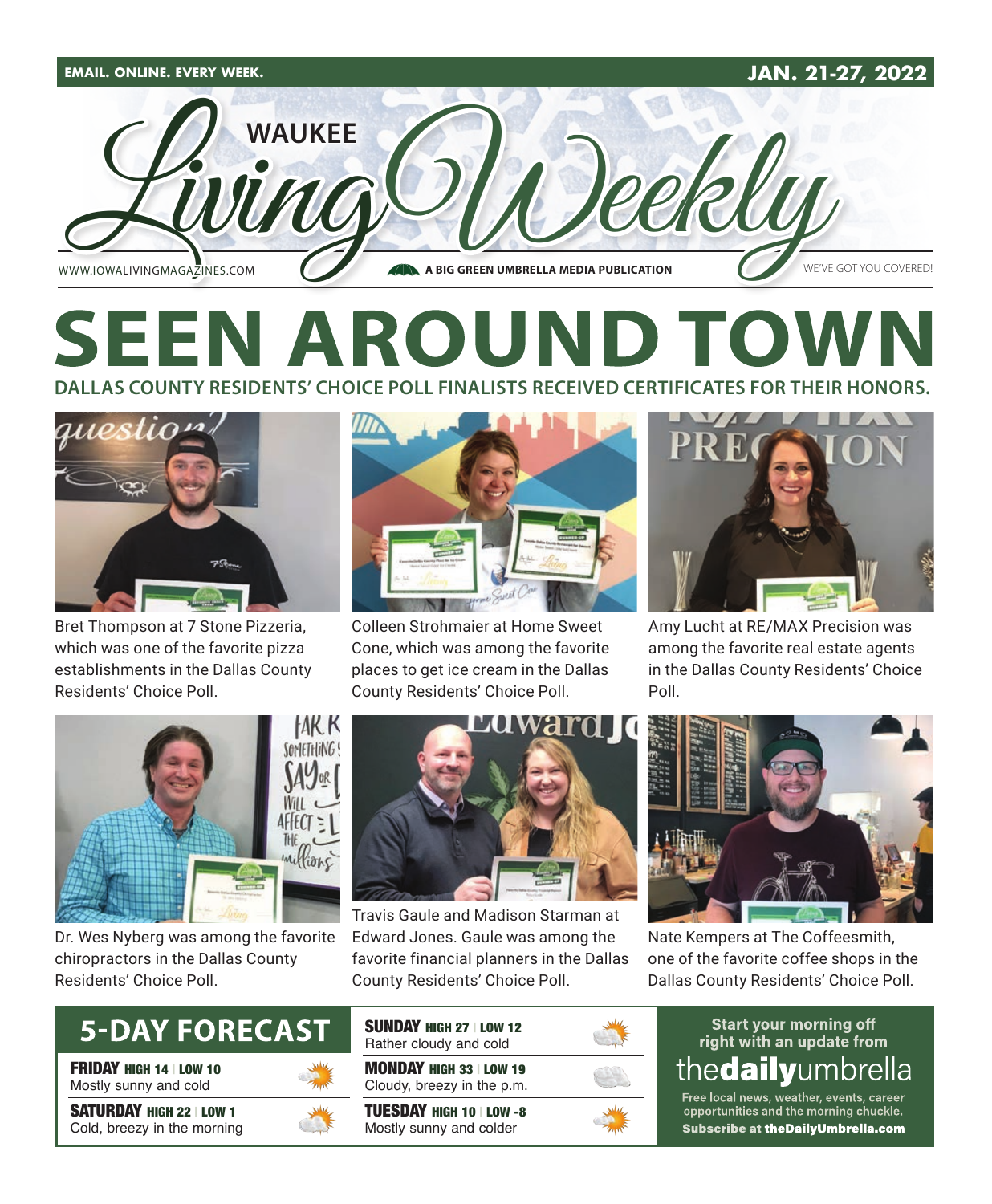FROM THE PUBLISHER

MILK AND HONEY Nothing seems to warm a person up on a cold day like a hot cup of coffee, or at least that's what my dad said when he filled up his Thermos each morning. But each time I tried a cup of his coffee, it tasted like dirty water.

I never understood the attraction, and whenever a friend or customer wanted to meet for coffee, I would embarrassingly order a hot chocolate — until my friend and CITYVIEW columnist Joe Weeg convinced me to slowly wade into this ocean of java.

Joe introduced me to cappuccinos, lattes, macchiatos, mochas and more, and I learned that these things are sinful. After taking out a small loan and going to the next notch on my belt, I decided maybe these cousins of coffee were not such a good idea. So I took a necessary hiatus — until my daughter Samantha familiarized

me with dairy creamer. Not the basic stuff, mind you. French vanilla. Italian sweet cream. I was hooked again.

While at an



industry conference, my Tennessean friend Will Thomas watched me pour a cement truck load of creamer into my coffee. Will, a definite coffee snob, helped me come to the realization that I didn't like coffee at all and that what I really liked was coffee creamer. He was right. If you have done any research on this, you know that coffee creamer is awful for you, but the addiction is real.

So I tried going cold turkey with the creamer, but I was instantly reminded of the dirty water taste of Dad's coffee. I tried cutting back on creamer, which isn't easy to do when it

pours out so quickly and easily from that perfectly contoured 32-ounce bottle. Then my wife encouraged me to try almond milk and a bit of honey in my coffee. So I tried almond milk and more than a bit of honey — and it was delicious. I am working on reducing the honey, but she tells me that it is better for me than dairy creamer, so I am going with the lesser of two evils.

Now, nothing seems to warm me up on a cold day like a hot cup of coffee — with almond milk and honey.

Have a great week, and thanks for reading.  $\blacksquare$ 

#### **Shane Goodman**

President and Publisher



Big Green Umbrella Media shane@dmcityview.com 515-953-4822, ext. 305

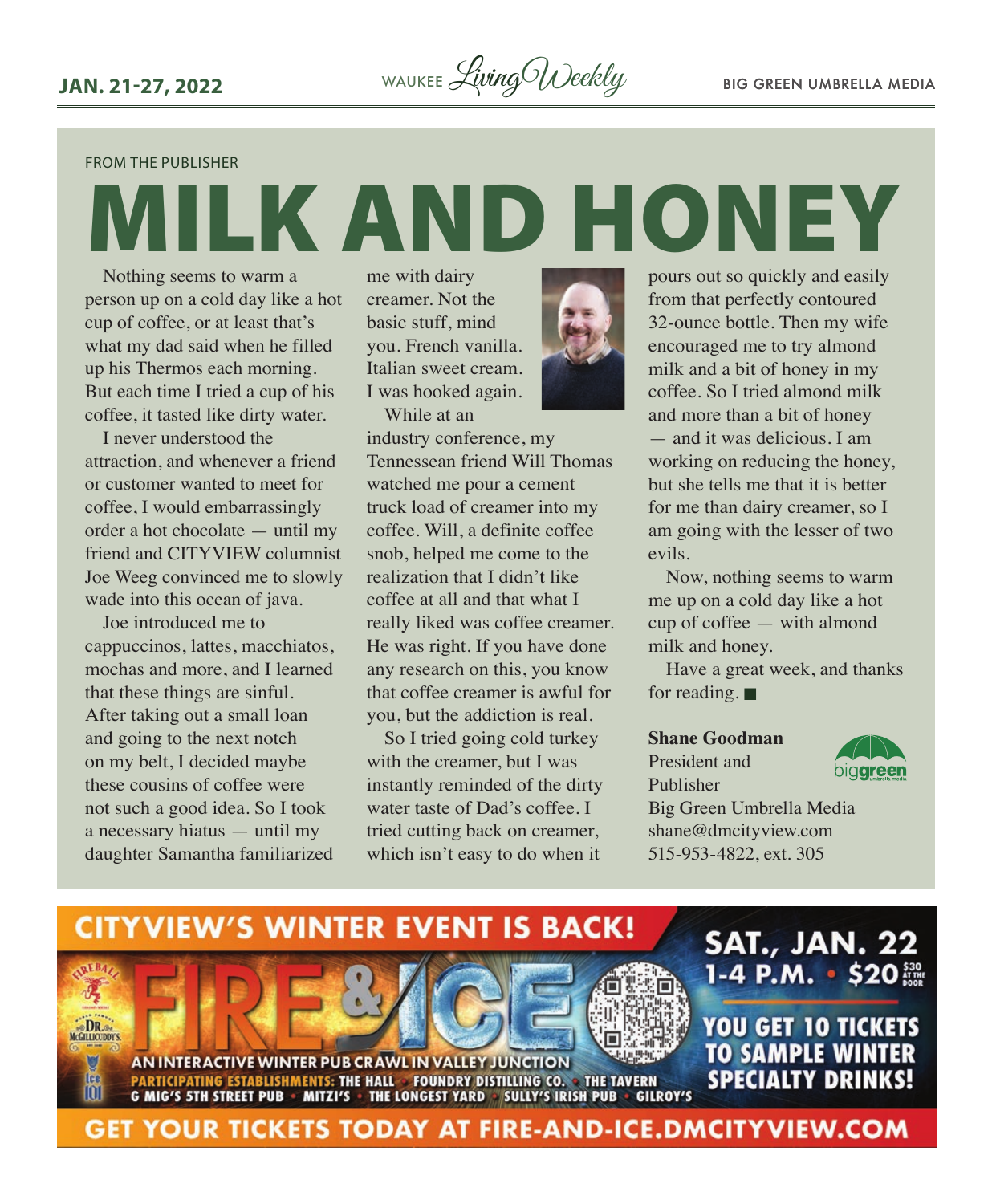

# FAMILY FUN BOWLING

Special family-friendly glow-in-the-dark bowling with concert lights and black lights are offered at an alcohol-free event with family-friendly music on Sunday a month, noon to 2 p.m. at Warrior Lanes. Deadline for registration for each Sunday event is the Friday prior by 6 p.m. Cost is \$64.95 per lane, up to five bowlers, and includes a large one-topping pizza and pitcher of soda. Dates are Sundays, Feb. 13, March 20, April 10, May 15, June 12, July 10, Aug. 14, Sept. 11, Oct. 16, Nov. 13, Dec. 11.

# 2022 DCF GRANT APPLICATIONS DUE FEB. 1

The Dallas County Foundation 2022 grant application materials are online at http://www.dallascountyfoundation.org. If you have received previous grants, an evaluation form, receipts and photos must be submitted prior to a new grant request. Your grant request will not be accepted without the completed project evaluation.

DCF will accept grant requests that improve the lives of Dallas County residents. Areas of emphasis are: health and human services, arts and culture, youth development, education, recreation, environment and community betterment.

Applicants must be a  $501(c)$  3, 5 or 6 organization or  $107(b)$  unit of government or be affiliated with another organization that has one of these designations. DCF grant application deadline is Tuesday, Feb. 1 at 5 p.m. Grants mailed must have a postmark prior to Feb.1; grants delivered to drop off sites must be received prior to closing times of the banking facilities. Check the website for details.

The Dallas County Foundation, an affiliate of Greater Des Moines Community Foundation was established in 2005 to foster private giving, strengthen service providers and improve the conditions of the communities and rural areas of Dallas County.

For more information and grant application materials please visit http:// www.dallascountyfoundation.org.





# **SPORTS SCHEDULES**

# **WAUKEE:**

#### **Friday, Jan. 21**

| 6:15 p.m.         | <b>Basketball: Girls Varsity</b><br>vs. WDM Valley                                              |
|-------------------|-------------------------------------------------------------------------------------------------|
| $7:45$ pm         | <b>Basketball: Boys Varsity</b><br>vs. WDM Valley                                               |
| Saturday, Jan. 22 |                                                                                                 |
| 9:00a.m.          | <b>Wrestling: Varsity</b><br>Invitational @ Urbandale                                           |
|                   | 10:00 a.m. Swimming: Boys Varsity<br>@ Southeast Polk                                           |
|                   | 12:00 p.m. Swimming: Boys Varsity<br>vs. Ankeny @ DMACC -<br><b>Trail Point Aquatics Center</b> |
| Tuesday, Jan. 25  |                                                                                                 |
| $6:15$ p.m.       | Basketball: Girls Varsity @                                                                     |
|                   | Ottumwa                                                                                         |
| 7:45 p.m.         | <b>Basketball: Boys Varsity</b><br>@ Ottumwa                                                    |

#### **WAUKEE NORTHWEST:**

**Friday, Jan. 21** 6:15 p.m. **Basketball:** Girls Varsity @ Ames 7:45 p.m. **Basketball:** Boys Varsity @ Ames **Saturday, Jan. 22** 9:00 a.m. **Wrestling:** Varsity Invitational @ Urbandale 10:00 a.m. **Swimming:** Boys Varsity @ Southeast Polk 12:00 p.m. **Swimming:** Boys Varsity vs. Ankeny @ DMACC - Trail Point Aquatics Center **Tuesday, Jan. 25** 6:15 p.m. **Basketball:** Girls Varsity @ Des Moines Roosevelt 7:45 p.m. **Basketball:** Boys Varsity @ Des Moines Roosevelt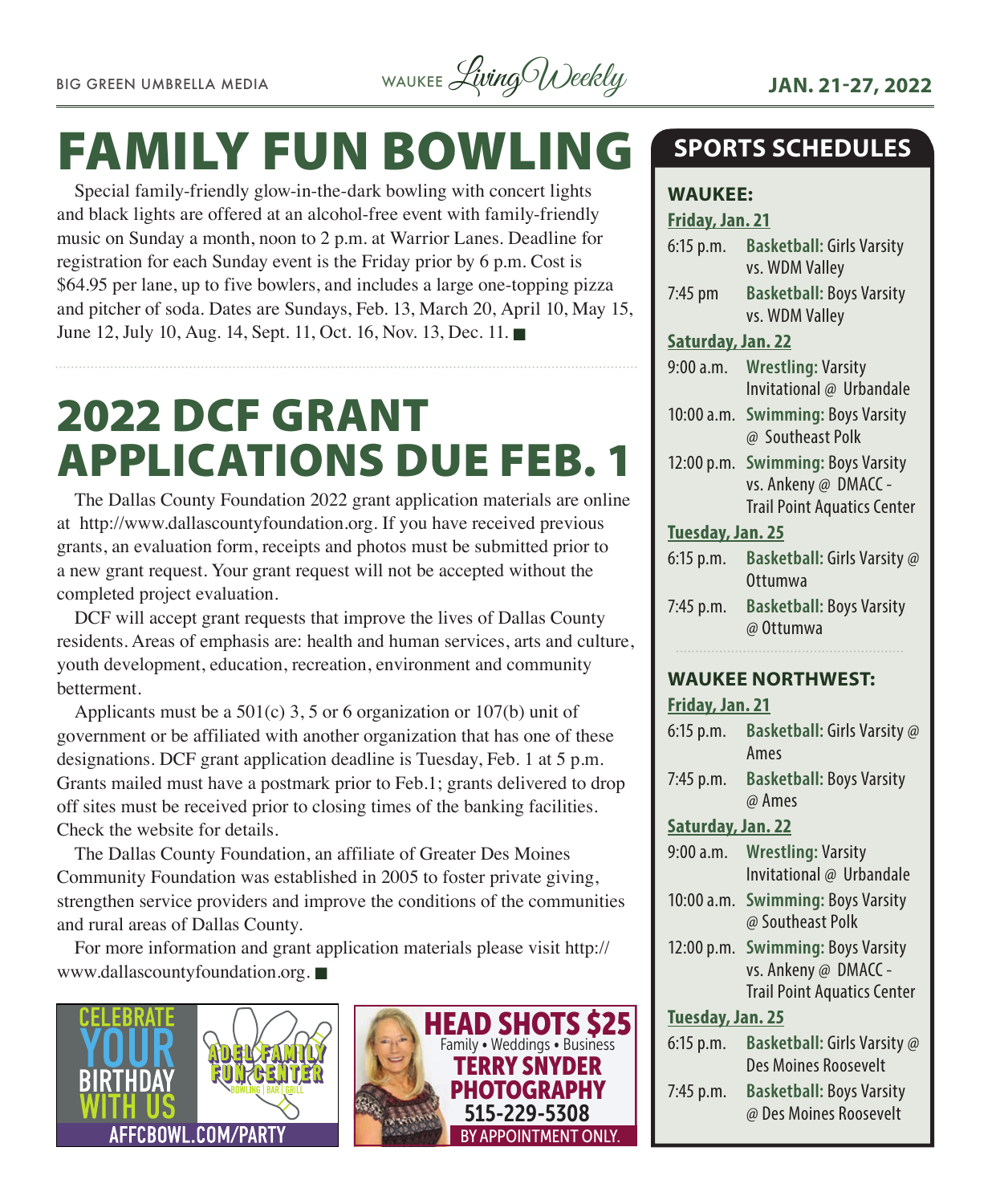**JAN. 21-27, 2022** WAUKEE *Living Weekly* BIG GREEN UMBRELLA MEDIA

# 7 APPOINTED TO CITY BOARDS AND COMMISSIONS

The City of Waukee board and commission appointees for 2022 are as follows: Board of Adjustment: Tanner Westberg; Board of Appeals: Aubrey Ward and Lindsey White; Park Board: Cal Oraw, Ali Payne (reappointment) and Josh

Loeffelholz (reappointment); and Planning & Zoning: Angela Tessau. Appointees will being their terms on Feb. 1. Park Board members serve three-year terms. The other three boards serve five-year terms. The following volunteers

arewrapping up current board and commission terms: Board of Adjustment: Dennis Breckenridge; Board of Appeals: Sue Ellen Kenney and Kate Mullinex; Park Board: Ethan Owens; Planning & Zoning: Aubrey Ward.

# DALLAS COUNTY BOARD OF CONSERVATION PROGRAMS

#### **CONSERVATION WITH AN OWL**

Meet Strix, a rehabilitated barred owl, during a naturalist-led conversation examining the owl species common to Dallas County. The evening version of the program includes an Owl Prowl hike. The program is held various dates January through March at Hanging Rock shelter house, Redfield. Register and check online for specific dates at www.dallascountyiowa. gov/conservation (click on Environmental Education then Virtual Nature Exploration Hub, then class of choice) or call 515-465-3577.

#### **STARGAZING AND WINTER CONSTELLATION STORIES**

Join a Dallas County Conservation Board naturalist under the star-filled skies to learn how to build and read a star chart, measure distances in the sky to help locate and identify common constellations, and share a few sky stories January through early

March at Kuehn Conservation Area, Earlham. Register and check online for specific dates at www.dallascountyiowa.gov/conservation (click on Environmental Education then Virtual Nature Exploration Hub, then class of choice) or call 515- 465-3577.

### **BIRD-WATCHING BASICS**

Learn the basics of identifying birds from a naturalist on various dates January through early March at Kuehn Conservation Area, Earlham. Follow a path of lawn signs that will describe shape, size and field marks of birds and finish with a visit to the bird blind to test your skills. Binoculars and field guides will be provided. Register and check online for specific dates at www.dallascountyiowa.gov/ conservation (click on Environmental Education then Virtual Nature Exploration Hub, then class of choice) or call 515-465-3577.





#### **JOKE OF THE WEEK**

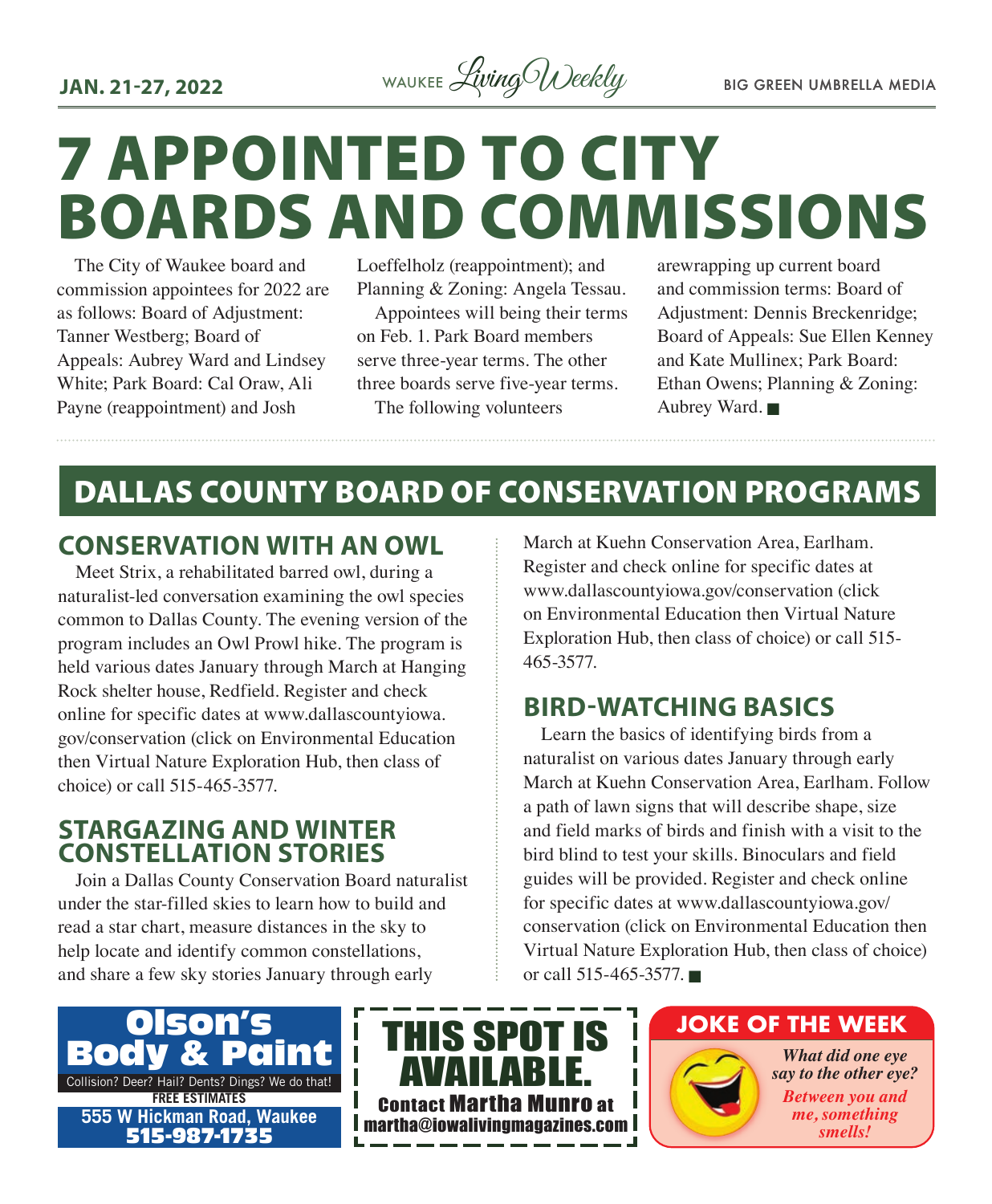BIG GREEN UMBRELLA MEDIA WAUKEE Living Weekly **JAN. 21-27, 2022** 

# 2022 ANNUAL AUCTION - IMAGINE THE POSSIBILITIES

Waukee Community Schools Foundation 2022 Annual Auction The public is invited to an innovation-filled evening at the  $\blacksquare$ Saturday, Feb. 26, at the Waukee Innovation & Learning Center. This event raises money for grants, scholarships, professional development experiences and more. The event will be in-person; however, those who can't attend the event can still participate in the silent auction. Register for auction updates and to attend at https://e.givesmart.com/events/p0h/. The silent auction goes live Feb. 19 and runs through the event on Feb. 26.  $\blacksquare$ 

# LIBRARY PROVIDES OPPORTUNITY TO GIVE BACK

Looking for ways to give back to your community, enhance the Library, and make a big impact in just a few hours per month? Consider joining the Waukee Public Library Friends Foundation Board of Directors. You'll work with other serviceoriented members of the community to find ways to fund and enrich the Waukee Public Library and its mission to provide beneficial resources and services to the Waukee community and surrounding areas. Make a positive impact in 2022 and join the Friends Foundation Board today. Email waukeeplfoundation@ gmail.com for more information on how to apply. Meetings are the first Tuesday of each month at 6 p.m. To find out more about the Waukee Public Library Friends Foundation, go to waukeepubliclibrary.org.  $\blacksquare$ 

# CHAMBER ANNUAL BANQUET

The public is invited to the 2022 Waukee Area Chamber of Commerce Annual Banquet to be held Tuesday, Feb. 1, 5-8 p.m., at the Hilton Des Moines Downtown. The Chamber will highlight the accomplishments of 2021, announce plans for 2022 and recognize the Member of the Year, Volunteer of the Year and Citizen of the Year. Guests will also hear from speaker Terry Rich, former president and CEO of the Iowa Lottery. Ticket for the banquet can be purchased online at https://www. eventbrite.com/e/2022-waukee-area-chamber-of-commerceannual-banquet-tickets-242936207737.

# LIBRARY

**• Elementary Early Out**, Wednesday, Jan. 26 at 2:30 p.m. Youth in grades K-5 are invited to bring their creativity and scientific minds to the Library to explore a variety of dinosaur STEAM (science, technology, engineering, art, and math) hands-on activities. Registration is required.

**• Teen Pop Trivia**, Sunday, Jan. 30 at 1:30 p.m. Team up with your friends (or make new friends at the event) and prove who has the greatest brain. Categories will include: Marvel, Harry Potter, Hunger Games and Disney films. Registration is required for this 6-12 grade.

**• Lunar New Year Celebration**, Saturday, Feb. 5, 10 a.m. Ambassador Phoebe Liang D'Alessandro will share traditions surrounding the celebration of Lunar New Year in China, including food, colors, traditional clothing, and other aspects of Chinese culture. For children in grades K-5. Registration is required. Visit https:// www.waukeepubliclibrary.org/upcomingevents, click on the event for which you want to register then click on the registration link.

**• Teen Career Fair**, Saturday, Feb. 19, 10 a.m. Teens are invited to drop in during the Teen Career Fair to meet individuals representing a wide variety of careers. They can visit with the guests to discover valuable classes, trainings, and certifications to pursue. Some companies may also have information about internship or volunteer opportunities. Registration is requested. Visit https://www.waukeepubliclibrary.org/ upcoming-events, click on the event for which you want to register then click on the registration link.  $\blacksquare$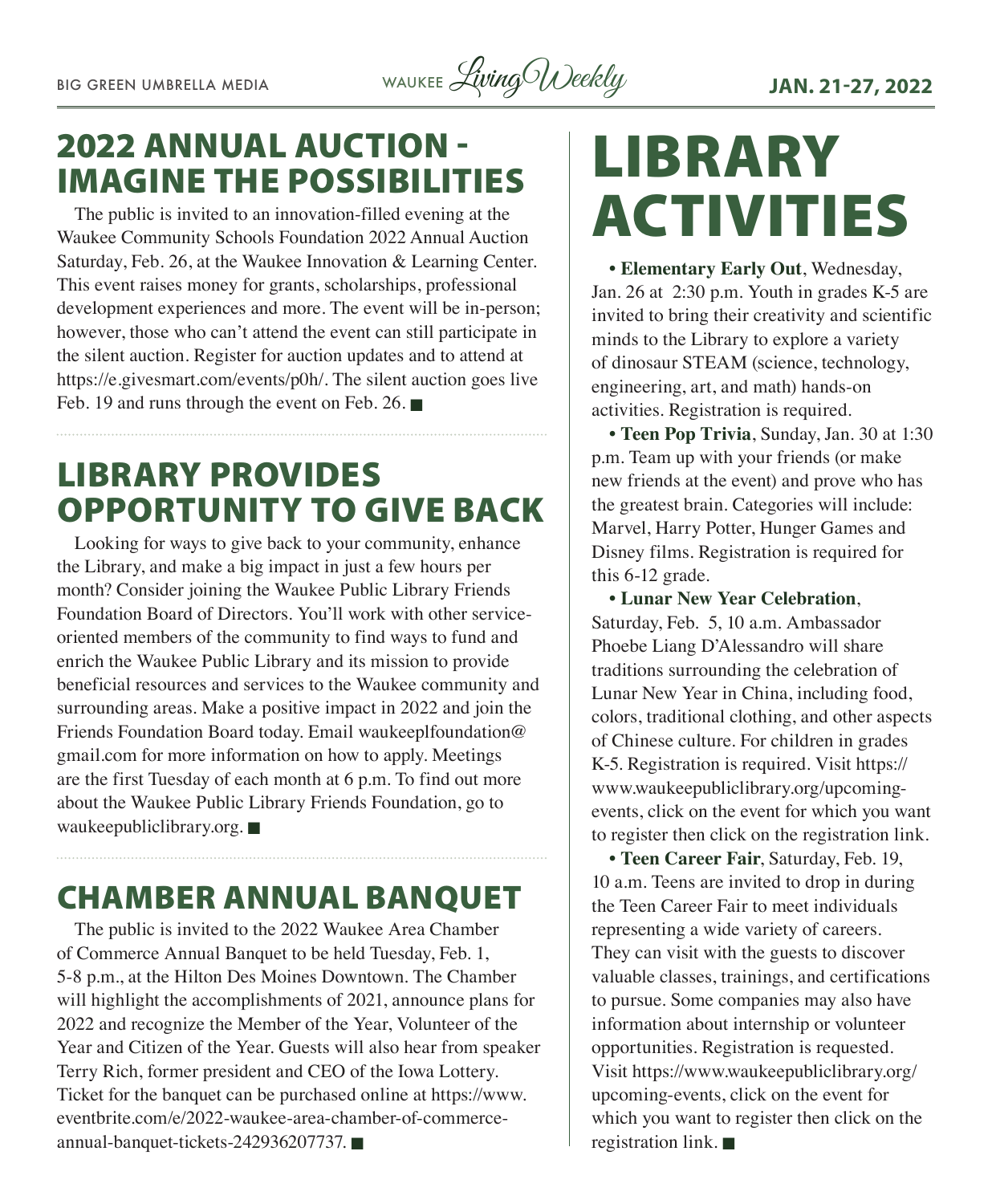

# EVENTS IN THE AREA

# **'THAT GOLDEN GIRLS SHOW! A PUPPET PARODY'**

#### **Jan. 25-30**

#### **The Temple Theater, 1011 Locust St., Des Moines**

Sophia and her get-rich-quick schemes, Rose and some epic tales from St. Olaf, Blanche and an insatiable hunt for you know what, and Dorothy's daily struggle to figure out life. This new show uses puppets to parody the TV classic "Golden Girls." For more information, visit www.desmoinesperforming arts.org.

# **'IMMORTAL BELOVED' BY THE DES MOINES SYMPHONY**

**Saturday, Jan. 29, 7:30 p.m. and Sunday, Jan. 30, 2:30 p.m. Des Moines Civic Center, 221 Walnut St. Des Moines**

"Ever thine. Ever mine. Ever ours," wrote Beethoven in a July 1812 letter to his "immortal beloved," a woman whose identity has remained one of the great mysteries of classical music. Now the Des Moines Symphony's Masterworks 4 features the concert "Immortal Beloved" with Natasha Paremski playing Rachmaninoff's grand Third Piano Concerto. For more information, visit www.dmsymphony.org.

# **IOWA WILD HOCKEY HOME GAMES**

**Various January dates**

**Wells Fargo Arena, 730 Third St., Des Moines**

Enjoy hockey at the American Hockey League level, with players that regularly go on to play for the Minnesota Wild. For more information, visit www. iowawild.com. Home games are:

Friday, Jan. 28 vs. San Diego Gulls, 7 p.m. Saturday, Jan. 29 vs. San Diego Gulls, 6 p.m.

## **EXHIBIT: DOUBLE EXPOSURE**

**Through Feb. 25 Polk County Heritage Gallery, 111 Court Ave. Des Moines**

This year's photo show features still photography shot exclusively with film cameras and with camera phones. www.polkcountyheritagegallery.org

#### **AGATHA CHRISTIE'S 'MURDER ON THE ORIENT EXPRESS' Feb. 4-20**

#### **Des Moines Community Playhouse, 831 42nd St. Des Moines**

It's winter 1934, and, when the Orient Express luxury train is stopped in the snow, a passenger is found dead in his locked compartment. Fortunately, the famous detective Hercule Poirot is also aboard to solve the case before the killer strikes again. www. dmplayhouse.com

# **VARIOUS SHOWS**

#### **February dates Hoyt Sherman Place, 1501 Woodland Ave. Des Moines**

A variety of performances are on tap for February at Hoyt Sherman Place. For details, visit www. hoytsherman.org.

Feb. 5: "Brooklyn Rider: Healing Modes" at 7:30 p.m.

**Feb. 11:** "Chris Janson: Halfway To Crazy Tour" at 7:30 p.m.

**Feb. 15:** "Des Moines Storytellers Project: Love" at 7 p.m.

**Feb. 16:** "An Evening With Bruce Dickinson" at 7:30 p.m.

**Feb. 18:** "The Mavericks: 'En Español' World Tour" at 7:30 p.m.

**Feb. 19: "Yola: Stand For Myself Tour" at 8 p.m. ■**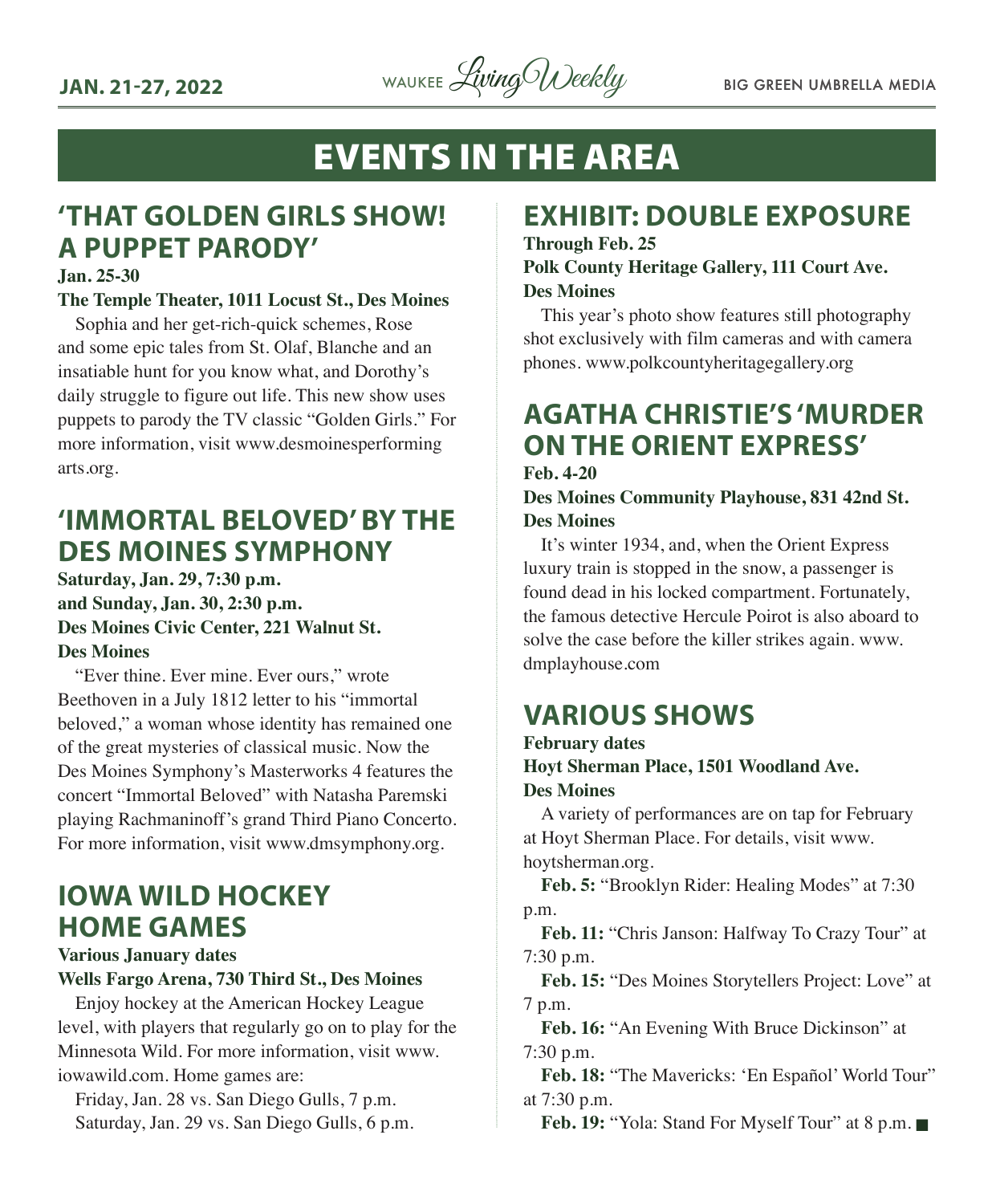# POSITIVE CHANGES TO MAKE IN 2022 RECIPE



*(Family Features)* Before you completely overhaul the way you live, keep in mind making positive changes may just be a few simple steps away. Starting small with attainable goals can help keep you on the right track throughout the year.

#### **Drink more water**

Preventing dehydration, keeping a normal body temperature and lubricating joints are all benefits of drinking enough water daily. Try carrying a reusable bottle as a reminder, choosing water over sugary drinks and opting for water when dining out.

#### **Learn to cook**

If you're not comfortable in the kitchen, start with simple recipes that don't force you to sacrifice flavor. After all, an eating plan is easier to stick to when you enjoy the foods you're making. For example, baja fish taco bowls take just 20 minutes for a spicy, fresh-flavored family dinner.

#### **Eat more whole grains**

Skip refined grains and instead opt for whole grains like brown rice and quinoa, which offer a more complete package of health benefits. You can be confident in options like Boil-in-Bag Brown Rice and Tri-Color Boil-in-Bag Quinoa from Success Rice, which are ready in just 10 minutes to help remove the guesswork in cooking while giving home cooks more time to focus on elevating dishes for loved ones.

#### Find more delicious recipe inspiration at SuccessRice.com.  $\blacksquare$

# BAJA FISH TACO BOWLS

**Prep time:** 10 minutes **Cook time:** 10 minutes **Servings:** 4

2 bags Success Tri-Color Quinoa 2 tablespoons olive oil 4 white-fleshed fish fillets (5-6 ounces each) 1 teaspoon Cajun seasoning 1/2 teaspoon salt 3/4 cup plain Greek yogurt 1 tablespoon lime zest 1 teaspoon lime juice 1/4 teaspoon ground cumin 4 cups packed baby kale 1 ripe avocado, halved, pitted, peeled and thinly sliced

#### **Directions**

Prepare quinoa according to package directions.

In large skillet over medium heat, heat oil. Season fish with Cajun seasoning and salt. Cook 2-3 minutes per side, or until fish is lightly browned and starts to flake. Set aside.

In small bowl, stir yogurt, lime zest, lime juice and cumin.

In medium bowl, toss quinoa with kale. Divide between four bowls. Top each with fish, sliced avocado and dollop of yogurt and lime crema.

Substitutions: Taco seasoning or chili powder can be used in place of Cajun seasoning. Arugula or baby spinach may be used instead of kale.